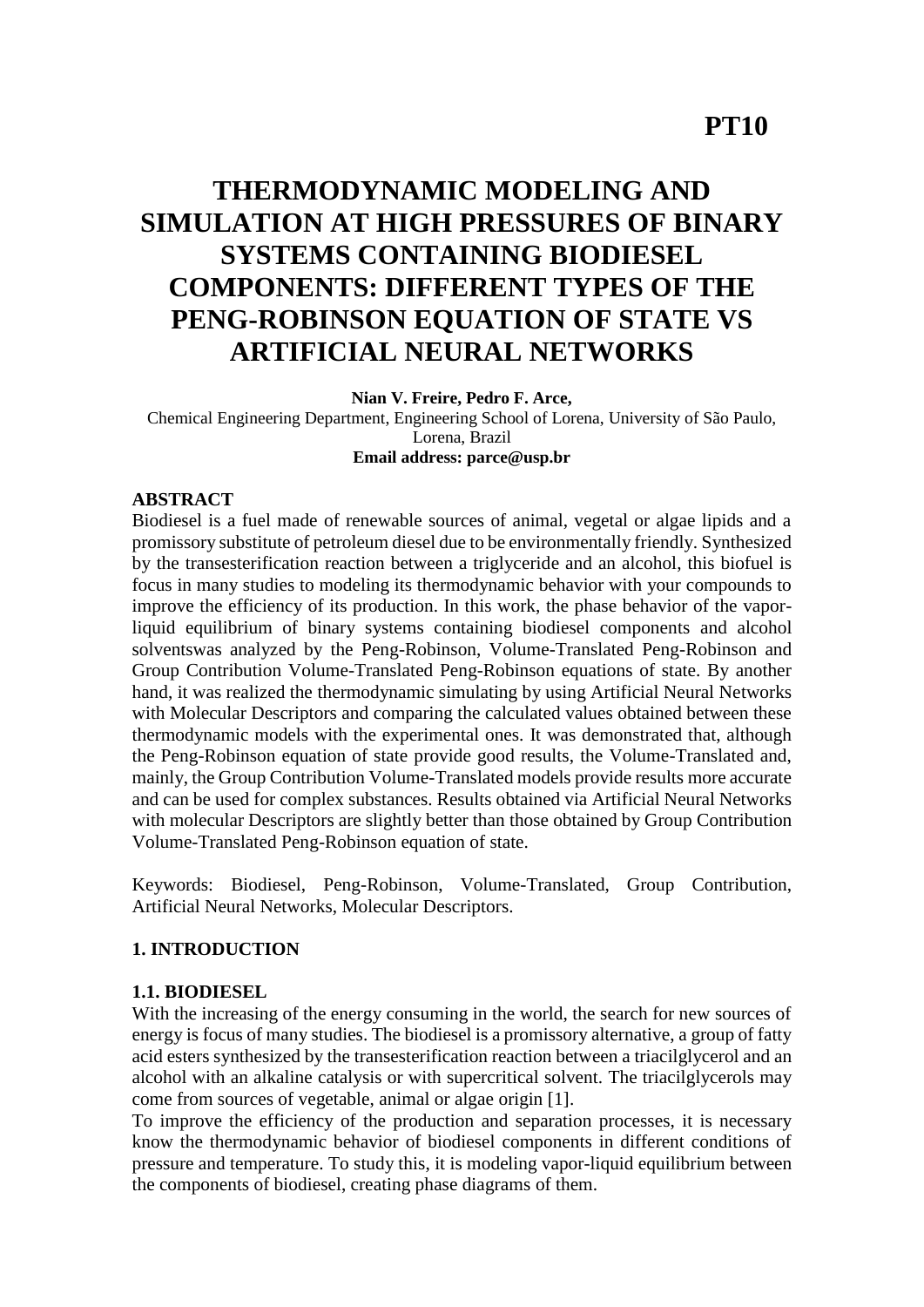#### **1.2. EQUATIONS OF STATE**

To simulate the thermodynamic behavior of a pure substance or a mixture, it is used an equation of state to create phase diagrams of these systems. There are many types of equations of state. However, the cubic equations of state are the most used, due to their easy resolution. The Peng-Robinson equation of state is the one of the most used and provides good results to non-polar components. With some improves, as volume translation, this equation can model a larger number and types of substances [2].

This work aims model thermodynamically binary systems with biodiesel components with three equations of state (EoS): Peng-Robinson equation of state (PR), Volume Translation Peng-Robinson equation of state (VT-PR) and Group Contribution Volume Translation Peng-Robinson equation of state (GC-VT-PR).

#### **1.3. ARTIFICIAL NEURAL NETWORK**

Artificial neural networks (ANNs) are connectionist systems which are computing systems vaguely inspired by the biological neural networks that constitute animal brains[3]. These systems "learn" (i.e. progressively improve performance on) tasks by considering examples, generally without task-specific programming. To learn, neural networks need information, in our case of thermodynamic properties of the substances involved. If this information is not enough, we use the molecular descriptors.

#### **1.4. MOLECULAR DESCRIPTORS**

Molecular descriptors are very important in chemistry, pharmaceutical sciences, environmental protection policy, health researches, etc. the concept is based onthe way molecules, thought of as real bodies, which are transformed into numbers, allowing some mathematical treatment of the chemical information contained in the molecule. In according with Todeschini and Consonni: "The molecular descriptor is the final result of a logic and mathematical procedure which transforms chemical information encoded within a symbolic representation of a molecule into a useful number or the result of some standardized experiment."[4]

#### **2. METHODOLOGY**

#### **2.1. PENG-ROBINSON EQUATION OF STATE**[5]

The Peng-Robinson equation of state was applied in the thermodynamic modeling in this work, using the van der Walls II mixing rule to determinate the constants 'a' and 'b' for a mixture of components.

$$
a_{i,j} = (1 - k_{ij})\sqrt{a_i a_j}; \qquad a = \sum_{i}^{c} \sum_{j}^{c} x_i x_j a_{i,j}
$$
 (1)

$$
b_{i,j} = \frac{1}{2}(b_i + b_j)(1 - l_{ij}); \quad b = \sum_{i}^{c} \sum_{j}^{c} x_i x_j b_{i,j}
$$
 (2)

In which k<sub>ij</sub> and l<sub>ij</sub> are binary interaction parameters of the mixture.

#### **2.2. VOLUME TRANSLATION PENG-ROBINSON EQUATION OF STATE** [6]

The PR equation can be improved with the addition of a correction constant 't'.

$$
P = \frac{RT}{V + t - b} - \frac{a}{(V + t)(V + t + b) + b(V + t - b)}
$$
(3)

This equation of state has a new function $\alpha(T)$ :

$$
\alpha_i(T) = \left[1 + m_i\left(1 - T_{r,i}\right) + N_i\left(1 - T_{r,i}\right)\left(0, 7 - T_{r,i}\right)\right]^2\tag{4}
$$

In which N is a pure compound parameter determinate with vapor pressure and saturated liquid specific volume data of component i.

The constant 't' can be calculated by the following equation: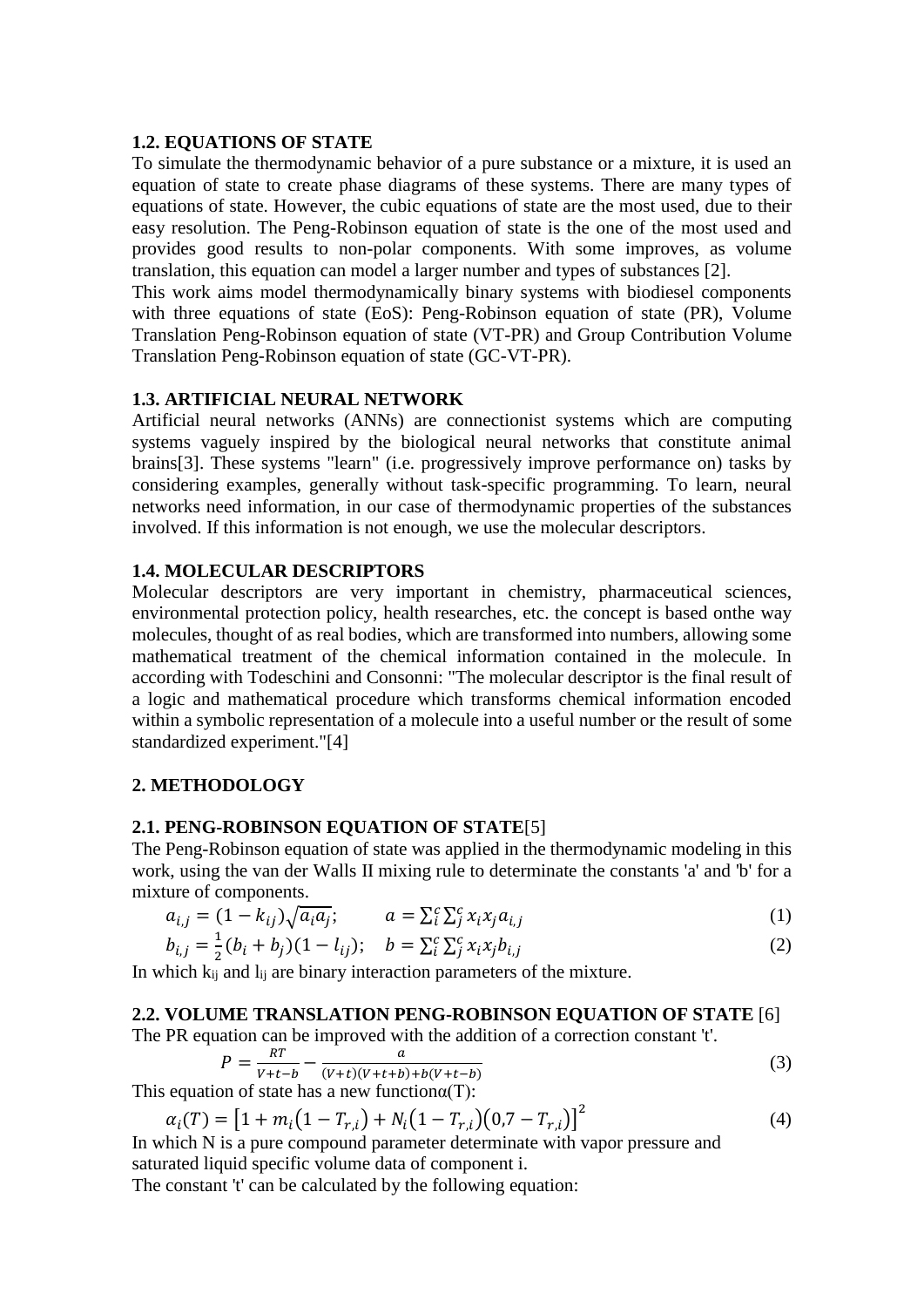$$
t_{i} = -0.252 \frac{R T_{c,i}}{P_{c,i}} \left[ k_{1_{i}} + k_{2_{i}} \left( 1 - T_{r,i}^{\frac{2}{3}} \right) + k_{3_{i}} \left( 1 - T_{r,i}^{\frac{2}{3}} \right)^{2} \right]
$$
 (5)

In which  $k_3$  is a pure compound parameter determinate with the vapor pressure and saturated liquid specific volume data of the component i. The parameters  $k_1$  and  $k_2$  are calculated with k<sup>3</sup> and acentric factor for each substance.

With all the main constants and parameters, the fugacity coefficients of the liquid and vapor phases can be calculated and using inϕ-ϕ approach, according the equation:

$$
x_i \hat{\phi}_i^L = y_i \hat{\phi}_i^V \tag{6}
$$

This approach, in this work, was used in the PR and VT-PR equations.

#### **2.3. VOLUME TRANSLATION PENG-ROBINSON EQUATION WITH GROUP CONTRIBUTION** [7]

The group contribution method considers the influence of each functional group of the molecules present in the mixture to calculate the Gibbs free energy and doing the thermodynamic modeling of the system. The main equation of this method, present in the study of Schmid and Gmehling (2012), uses UNIFAC equations to determinate the influences between the groups with the parameters  $a_{nm}$ ,  $b_{nm}$  and  $c_{nm}$ , besides de parameter  $Q_k$  and  $R_k$ , and is present in this study. The equations are in figure 1.

$$
\Psi_{mn} = \exp\left(-\frac{a_{nm} + b_{nm} \cdot T + c_{nm} \cdot T^2}{T}\right)
$$
\n
$$
\ln \Gamma_k = Q_k \left[1 - \ln\left(\sum_{m} \Theta_m \Psi_{mk}\right) - \sum_{m} \frac{\Theta_m \cdot \Psi_{km}}{\sum_{m} \Theta_n \cdot \Psi_{mn}}\right]
$$
\n
$$
\ln \gamma_k^R = \sum_{k} \nu_k^{(i)} \cdot (\ln \Gamma_k - \ln \Gamma_k^{(i)})
$$
\n
$$
\Theta_m = \frac{Q_m \cdot X_m}{\sum_{m} Q_n \cdot X_n}
$$
\n
$$
g^{ER} = R \cdot T \cdot \sum_{i} x_i \cdot \ln \gamma_i^R
$$
\n
$$
a(T) = b \cdot \sum_{k} x_i \cdot \frac{a_{ii}(T)}{b_{ii}} + \frac{g^{ER}}{-0.53087}
$$

Figure 1 - Calculation method to 'a' constant in GC method [7]

In this method, is also determinate the values of active coefficient (γ), used in gammaphi (γ-ϕ) approach, used in thermodynamic modeling in medium pressures [8].

$$
x_i P_i^{SAT} \gamma_i = y_i P \hat{\phi}_i^V \tag{7}
$$

This method, with VT-PR equation, calculates, in a fixed temperature and liquid phase molar fraction  $(x_i)$ , the predicted values of pressure and vapor phase molar fraction  $(y_i)$ , besides the value of the fugacity coefficient  $(\phi)$  in the vapor phase.

## **2.4. THERMODYNAMIC SIMULATION WITH ARTIFICIAL NEURAL NETWORKS.**

In this work, there were used several architectures of 3-layer and four-layer type: IV-X-2 and IV-X-X-2. "IV" represents the number of independent variables (temperature, mole fraction in the liquid phase, critical properties, and molecular descriptors), "X" represents the hidden layers, and "2" represents the dependent variables. In this work, these dependent variables are the bubble pressure and the mole fraction in vapor phase.

Thermodynamic properties of biodiesel systemsare analyzed to study the capabilities of artificial neural networks (ANNs) to learn, test and predict the fluid phase behavior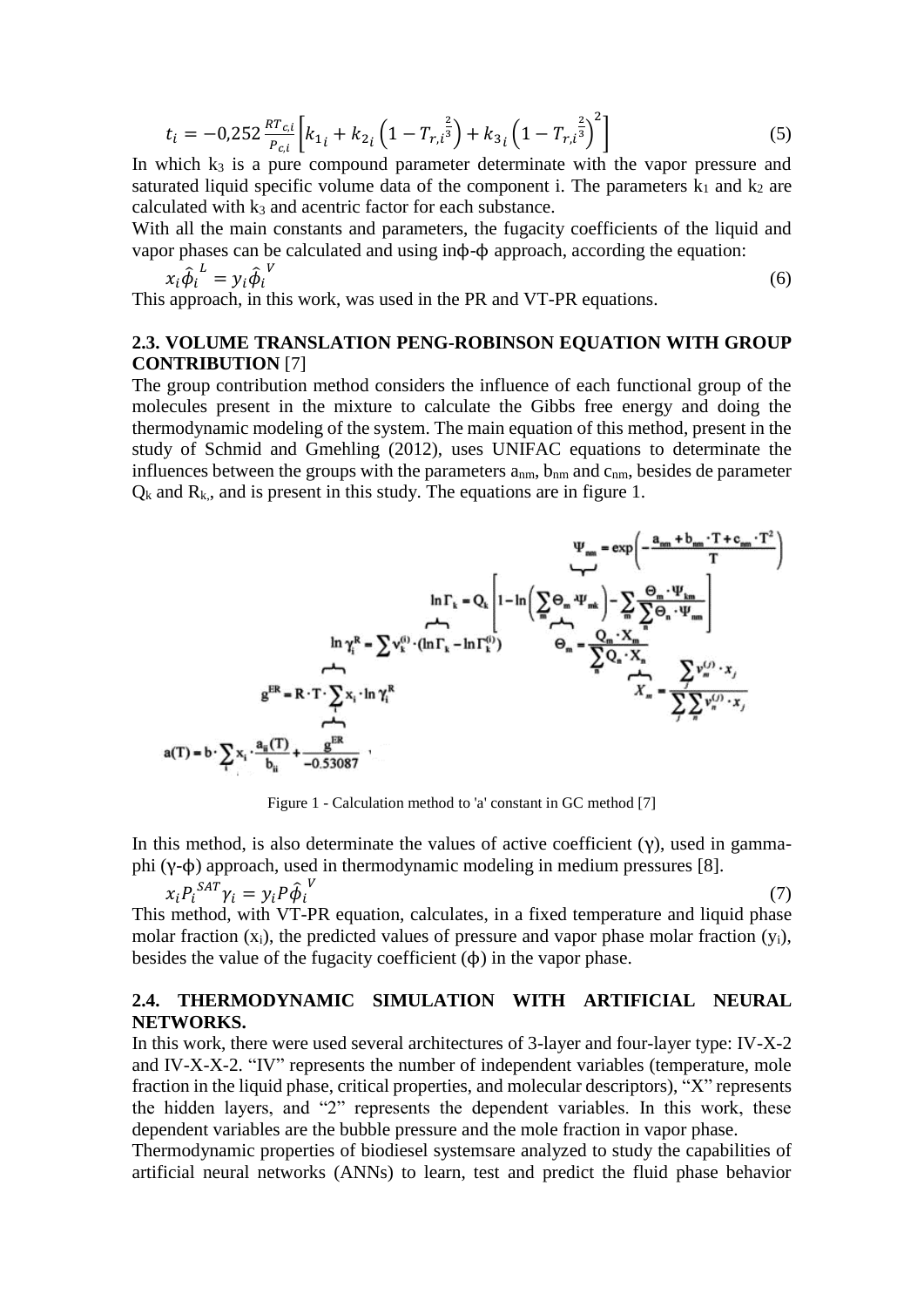properties: bubble pressure and the vapor phase composition. Molecular descriptors were obtained from the computational chemistry (Dragon 7) and were also considered as independent variables. In this work, first, in accordto the molecular structure of the biodiesel component, it was found the SMILES code of each one. Second, with the SMILE code known, there were obtained, using the Dragon 7, the numeric value for the selected molecular descriptors.

For learning, testing and predicting the fluid phase behavior properties of the biodiesel systems, a spreadsheet file (MS-Excel) with six worksheets, each one with special function, was used. The first, third and fifth worksheets for the learning, testing and predictions steps, respectively, contain the independent variables. The second, fourth and sixth worksheets for the learning, testing and prediction steps, respectively, contain the dependent variables. Data and number of data are different for the first, third and fifth worksheets. A computer program for three dependent variables, in MatLab, was developed by one of the authors tointeract with each worksheet of the spreadsheet file. In this form, to obtain the best architecture, several network architectures were studied.

#### **3. RESULTS AND DISCUSSION**

**3.1. THERMODYNAMIC PROPERTIES OF THE STUDIED BINARY SYSTEMS** In Table 1,it is shown some thermodynamic properties of the binary systems studied in this work for the modeling of the fluid phase behavior using the thermodynamic models (PR, VT-PR and GC-VT-PR EoS) and the mathematical models (ANN).

| System                        | Temperature<br>(K) | $N^{\circ}$ of<br>points | Pressure<br>(bar) | Molar fraction<br>x1 | Molar fraction<br>y1 | Reference |
|-------------------------------|--------------------|--------------------------|-------------------|----------------------|----------------------|-----------|
| $method + methyl laure$       | 493,15             | 8                        | $19.6 - 84.9$     | $0.41 - 0.89$        | $0,9926 - 0,9998$    | $[9]$     |
| $method + methyl myristate$   | 493,15             | 4                        | $24,1 - 37,0$     | $0.47 - 0.70$        | $0,9997 - 0,9999$    | $[9]$     |
| $method + methyl \ palmitate$ | 493,15             | 4                        | $18,6 - 37,6$     | $0.37 - 0.64$        | $0,9977 - 0,9981$    | [10]      |
| $ethanol + ethyl laure$       | 493,15             | 4                        | $22,4 - 30,1$     | $0,44 - 0,83$        | $0,9987 - 0,9995$    | $[11]$    |
| $ethanol + ethyl$ myristate   | 493,15             | 4                        | $20,8 - 28,4$     | $0.45 - 0.78$        | $0.9990 - 0.9995$    | [11]      |
| $method + glycerol$           | 493,15             | 6                        | $22.4 - 87.8$     | $0,32 - 0,89$        | $0.9994 - 0.9999$    | [12]      |
| $ethanol + glycerol$          | 493,15             | 6                        | $30.3 - 95.5$     | $0.43 - 0.96$        | $0,9976 - 0,9999$    | [12]      |
| $method + triolein$           | 473.15             | 4                        | $29.0 - 48.6$     | $0.07 - 0.97$        | $0.9996 - 0.9999$    | $[13]$    |
| $CO2 + ethyl$ caproate        | 308,15             | 8                        | $17,0 - 92,2$     | $0,21 - 0,85$        | $0,9963 - 0,9994$    | [14]      |
| $CO2 + ethyl$ caprylate       | 308,15             | 9                        | $17,0 - 92,2$     | $0,21 - 0,89$        | $0,9985 - 0,9997$    | $[14]$    |
| $CO2 + ethyl$ caprate         | 308,15             | 9                        | $17,0 - 92,2$     | $0.21 - 0.84$        | $0.9992 - 0.9998$    | [14]      |

Table 1 - Binary systems involving biodiesel components

## **3.2. CRITICAL PROPERTIES, PURE COMPONENT AND GROUP INTERACTION PARAMETERS OF THE BIODIESEL COMPONENTS AND SUPERCRITICAL FLUIDS.**

For the thermodynamic modeling of these binary systems, it is necessary to know the critical properties of the substances to calculate the constants and parameters of cubic equation of state. These critical properties are present in Table 2. VT-PR and GC-VT-PR pure component parameters, N and k3, are determinate through the vapor pressure and saturated liquid density pure of each substance.

Values for the parameters of group contribution method are shown in Table 3.Values of a, b and c for the group interactions:  $CH<sub>3</sub>OH-CH<sub>2</sub>COO$  and  $OH-CH<sub>2</sub>COO$ , were determinate with VLE data for the binary systems composed by alcohol and biodiesel esters. The interaction between  $C=C$  and  $CH<sub>2</sub>COO$ , for the thermodynamic modeling, was not relevant in the results, not changing the relative errors.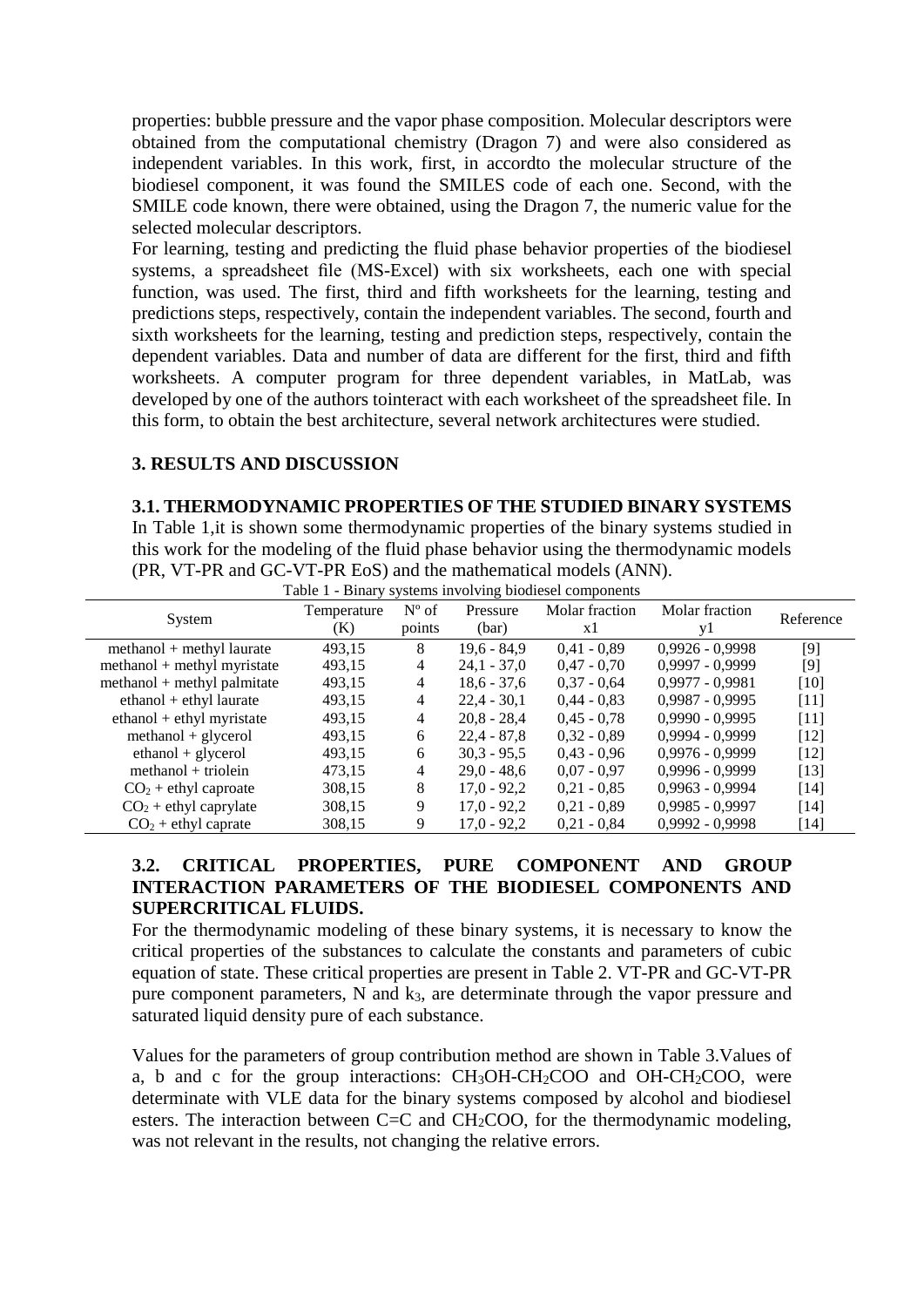| Substance        | Tc(K)  | $Pc$ (bar) | W      | N         | $k_3$      | Reference      |
|------------------|--------|------------|--------|-----------|------------|----------------|
| methanol         | 512,58 | 80,96      | 0.566  | 0.03221   | $-0,0443$  | [6] [15]       |
| ethanol          | 513.9  | 63,0       | 0.649  | 0,20761   | 0,0269     | [6] [15]       |
| carbon dioxide   | 304,2  | 73,78      | 0.2275 | 0,11333   | 0,28996    | [6] [15]       |
| glycerol         | 850,0  | 75,0       | 0,5127 | 0,60923   | 0,1826     | [15] [16] [17] |
| methyl laurate   | 712,0  | 17,4       | 0,6924 | 0,29683   | $-0.0764$  | [16] [17] [18] |
| methyl myristate | 740,0  | 14,29      | 0,7365 | 0.28474   | $-0,2608$  | [16] [17] [18] |
| methyl palmitate | 765,0  | 12,77      | 0,8037 | 0.34676   | $-0.3391$  | [16] [17] [18] |
| ethyl caproate   | 615,2  | 26,57      | 0.540  | 0.16041   | 0,25307    | [15] [16]      |
| ethyl caprylate  | 656,4  | 21,6       | 0.628  | 0.07189   | 0,02829    | [15] [16]      |
| ethyl caprate    | 690,2  | 18,46      | 0.709  | 0,09051   | $-0.13055$ | [15] [16]      |
| ethyl laurate    | 719,13 | 15.97      | 0.787  | $-0.0689$ | $-0.2525$  | [16] [17] [19] |
| ethyl myristate  | 744,27 | 14,02      | 0,862  | 0,04307   | $-0,1892$  | [16] [17] [19] |
| triolein         | 954,1  | 3,6        | 1,6862 | 6,8171    | $-3,0034$  | [16] [17] [18] |

Table 2 - Critical properties of substances present in binary systems

Table 3 - Values for the group interaction parameters (GC-VT-PR EoS)

| Group n            | Group m             | $a_{nm}$   | ີ້<br>$b_{nm}$ | $c_{nm}$     | $a_{mn}$  | $b_{mn}$  | $c_{mn}$  | Reference                |
|--------------------|---------------------|------------|----------------|--------------|-----------|-----------|-----------|--------------------------|
| CH <sub>2</sub>    | $C = C$             | 171.47     | $-0.0432$      | $\Omega$     | $-87,609$ | $-0.0544$ | $\Omega$  | $[7]$                    |
| CH <sub>2</sub>    | <b>OH</b>           | 1809,50    | $-0.4856$      | $-0.00031$   | 725,66    | $-0.905$  | 0.001636  | [7]                      |
| CH <sub>2</sub>    | CH <sub>3</sub> OH  | 1733,40    | 1.8057         | $-0.0061885$ | 50,672    | $-0,6378$ | 0.0001775 | [7]                      |
| CH <sub>2</sub>    | CH <sub>2</sub> COO | 138,56     | 1.5746         | $-0.00219$   | 779.9     | $-4.5744$ | 0.005804  | [7]                      |
| CH <sub>2</sub>    | CO <sub>2</sub>     | 403.11     | $-0.1999$      | $-0.000067$  | 204.83    | $-1.3096$ | 0.00197   | [7]                      |
| $C = C$            | CH <sub>3</sub> OH  | 3394.30    | 0.1123         |              | $-113.11$ | 0.1866    |           | $[7]$                    |
| CH <sub>3</sub> OH | CH <sub>2</sub> COO | $-228.94$  | 0.1278         | 0            | 2277.48   | $-5,0882$ | 0         | $\overline{\phantom{a}}$ |
| <b>OH</b>          | CH <sub>2</sub> COO | $-1446,84$ | 4,3202         | 0            | 4015,24   | $-9,721$  | 0         |                          |
| CO <sub>2</sub>    | CH <sub>2</sub> COO | $-146.54$  | $_{0}$         |              | 95,601    | $\Omega$  |           | [7]                      |

## **3.3. MOLECULAR DESCRIPTORS**

In Table 4, it is shown the molecular descriptors used in this research work. Numerical values for these molecular descriptors were obtained from Dragon (v. 7.0)

|              |                       | Table 4- Molecular descriptors used in this work |                  |
|--------------|-----------------------|--------------------------------------------------|------------------|
| Molecular    | Name                  | Sub-block                                        | <b>Block</b>     |
| descriptor   |                       |                                                  |                  |
| <b>AMW</b>   | Average molecular     | <b>Basic descriptors</b>                         | Constitutional   |
|              | weight                |                                                  | indexes          |
| nH           | Number of Hydrogen    |                                                  |                  |
|              | atoms                 |                                                  |                  |
| nC           | Number of Carbon      |                                                  |                  |
|              | atoms                 |                                                  |                  |
| Pol          | Polarity number       | Distance-based indexes                           | Topological      |
|              |                       |                                                  | indexes          |
| <b>XMOD</b>  | Modified Randic index | Randic-like connectivity                         | Connectivity     |
|              |                       | indexes                                          | <b>Indexes</b>   |
| <b>RDCHI</b> | Reciprocal distance   |                                                  |                  |
|              | sum Randic-like index |                                                  |                  |
| nRCOOR       | Number of esters      | <b>Basic descriptors</b>                         | Functional group |
|              | (aliphatics)          |                                                  | counts           |
| <b>SAtot</b> | Surface area (total)  | Basic descriptors                                | Molecular        |
| VvdwMG       | Van der Waals volume  |                                                  |                  |
|              | for McGowan volume    |                                                  |                  |
| <b>PDI</b>   | Packing density index |                                                  |                  |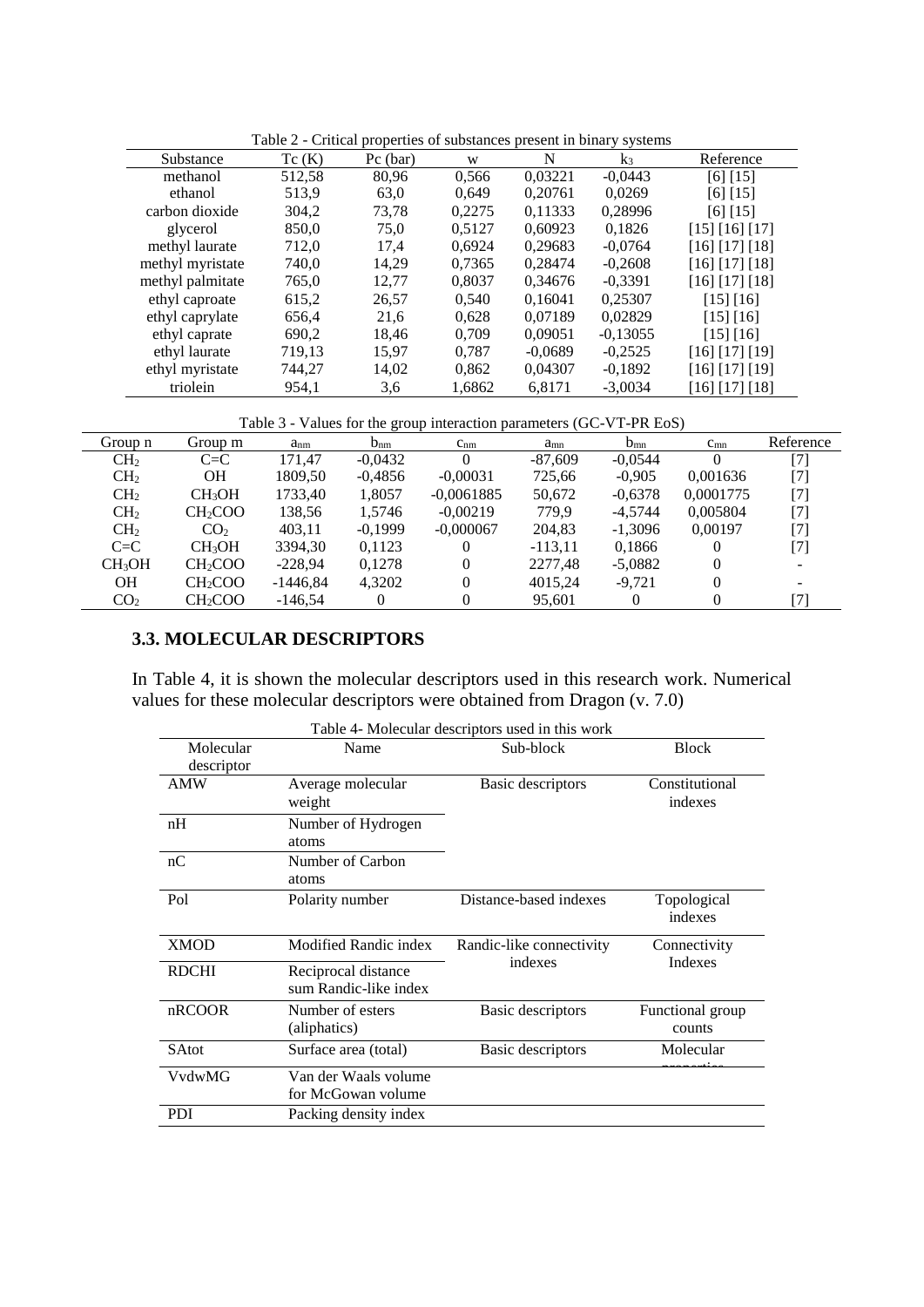SMILES codes for some biodiesel components are shown in Table 5, while in Table 6, numerical values of the molecular descriptors for some biodiesel components studied in this work, are shown.

## **3.4. RESULTS FOR THE THERMODYNAMIC MODELS (GC-VT-PR, VT-PR AND PREOS) AND FOR THE THERMODYNAMIC SIMULATION (ANN)**

Results for thefluid phase behavior (bubble point) of the binary systems (Table 1)are shown in Table 7.

Relative errors between the experimental and calculated values of the bubble pressure and the molar fraction of vapor phase were calculated according the equations:

| $\Delta P = \frac{ P_{exp} - P_{calc} }{P_{exp}} \times 100;$ | $\frac{ y_{1exp}-y_{1calc} }{y_{1exp}} \times 100$                                                  | (8) |
|---------------------------------------------------------------|-----------------------------------------------------------------------------------------------------|-----|
|                                                               | Table 5 -SMILES code for some biodiesel components                                                  |     |
| Component                                                     | <b>SMILES</b> code                                                                                  |     |
| triolein                                                      | $CCCCCCC\\C=C/CCCCCCCCCCC = 0)OCC(COC(=0)CCCCCCCCC)C = $<br>C/CCCCCCCCO()OC(=0)CCCCCCC(C=C/CCCCCCCC |     |
| ethylmyristate                                                | CCCCCCCCCCCCC(=0)OCC                                                                                |     |
| ethyllaurate                                                  | CCCCCCCCCCC(=0)OCC                                                                                  |     |
| methyllaurate                                                 | CCCCCCCCCCC(=0)OC                                                                                   |     |
| methylmyristate                                               | CCCCCCCCCCCCC(=0)OC                                                                                 |     |
| glycerol                                                      | OCC(0)CO                                                                                            |     |

|  |  |  | Table 6- Numeric values for the molecular descriptors of the biodiesel components |  |  |  |
|--|--|--|-----------------------------------------------------------------------------------|--|--|--|
|  |  |  |                                                                                   |  |  |  |

| Molecular<br>descriptor | <b>AMW</b> | nH  | nC | Pol | <b>XMOD</b> | <b>RDCHI</b> | nRCOOR | <b>SAtot</b> | VvdwMG  | <b>PDI</b> |
|-------------------------|------------|-----|----|-----|-------------|--------------|--------|--------------|---------|------------|
| triolein                | 5.303      | 104 | 57 | 65  | 190.531     | 7.617        | 6      | 1553.171     | 108.434 | 563.947    |
| ethylmyristate          | 5.130      | 32  | 16 | 16  | 54.334      | 3,298        | 2      | 472.669      | 36.145  | 169,313    |
| ethyllaurate            | 5.191      | 28  | 14 | 14  | 48.334      | 3.034        | 2      | 420,515      | 36.145  | 150.128    |
| methyllaurate           | 5.229      | 26  | 13 | 13  | 45.541      | 2.910        | 2      | 394,438      | 36.145  | 140,536    |
| methylmyristate         | 5.159      | 30  | 15 | 15  | 51.541      | 3.178        | 2      | 446.592      | 36.145  | 159.721    |
| glycerol                | 6.579      | 8   | 3  | 4   | 18.840      | 1.559        | 3      | 186,906      | 128,050 | 51,536     |

| Table 7- Results for the PR, VT-PR and GC-VT-PR EoS and ANN model |  |
|-------------------------------------------------------------------|--|
|-------------------------------------------------------------------|--|

| System      | EoS             | $k_{ii}$ | lii      | ΔΡ    | $\Delta$ V <sub>1</sub> | System       | EoS             | $k_{ii}$ | $\mathbf{l}_{\rm ii}$ | $\Delta P$ | $\Delta y_1$ |
|-------------|-----------------|----------|----------|-------|-------------------------|--------------|-----------------|----------|-----------------------|------------|--------------|
| methanol    | PR              | 0,039    | 0,025    | 6,65  | 0,32                    | ethanol      | PR              | $-0,127$ | $-0,157$              | 1,69       | 0,50         |
| $+$ methyl  | VT-PR           | 0,042    | 0,029    | 6,69  | 0,56                    | $+$          | VT-PR           | $-0,145$ | $-0,190$              | 1,71       | 0,66         |
| Laurate     | <b>GC-VT-PR</b> |          |          | 4,07  | 0,10                    |              | GC-VT-PR        |          |                       | 10,76      | 0,35         |
|             | <b>ANN</b>      |          |          | 1,15  | 0,12                    | glycerol     | <b>ANN</b>      |          |                       | 0,81       | 0,13         |
| methanol    | <b>PR</b>       | 0,041    | 0,005    | 5,71  | 0,34                    |              | PR              | $-0,038$ | 0,169                 | 20,65      | 0,03         |
|             | VT-PR           | 0,035    | 0,001    | 5,75  | 0,50                    | methanol     | VT-PR           | $-0,016$ | 0,144                 | 20,09      | 0,03         |
| $+$ methyl  | GC-VT-PR        |          |          | 2,61  | 0,13                    | $+$ triolein | GC-VT-PR        |          |                       | 9,17       | 0,03         |
| myristate   | <b>ANN</b>      |          | ----     | 0,72  | 0,11                    |              | <b>ANN</b>      |          | ----                  | 1,41       | 0,08         |
| methanol    | PR              | $-0,010$ | $-0,042$ | 9,02  | 0,10                    | $CO2 +$      | PR              | $-0,011$ | $-0,005$              | 4,98       | 0,07         |
|             | VT-PR           | $-0,014$ | $-0,045$ | 8,88  | 0,09                    |              | VT-PR           | $-0,010$ | $-0,009$              | 4,96       | 0,02         |
| $+$ methyl  | <b>GC-VT-PR</b> |          |          | 7,55  | 0,11                    | ethyl        | <b>GC-VT-PR</b> |          |                       | 3,55       | 0,50         |
| palmitate   | <b>ANN</b>      |          |          | 1,54  | 0,13                    | caproate     | <b>ANN</b>      |          |                       | 0,79       | 0,10         |
| $ethanol +$ | <b>PR</b>       | $-0,077$ | $-0,061$ | 10,23 | 0,33                    | $CO2 +$      | <b>PR</b>       | 0,013    | 0,001                 | 3,70       | 0,03         |
| ethyl       | VT-PR           | $-0,094$ | $-0.073$ | 9,75  | 0,51                    | ethyl        | VT-PR           | 0,028    | 0,005                 | 3,17       | 0,02         |
| laurate     | GC-VT-PR        |          |          | 1,95  | 0,10                    |              | GC-VT-PR        |          |                       | 1,04       | 0,60         |
|             | ANN             |          |          | 0,81  | 0,14                    | caprylate    | <b>ANN</b>      |          |                       | 0,51       | 0,16         |
| $ethanol +$ | PR              | $-0,038$ | $-0,015$ | 11,54 | 0,08                    | $CO2 +$      | PR              | 0,035    | 0,006                 | 1,83       | 0,02         |
|             | VT-PR           | $-0.066$ | $-0,049$ | 11,24 | 0,21                    | ethyl        | VT-PR           | 0,051    | 0,009                 | 1,69       | 0,02         |
| ethyl       | GC-VT-PR        |          |          | 1,56  | 0,02                    |              | GC-VT-PR        |          |                       | 6,57       | 0,46         |
| myristate   | <b>ANN</b>      |          |          | 0,65  | 0,08                    | caprate      | <b>ANN</b>      |          |                       | 1,31       | 0,14         |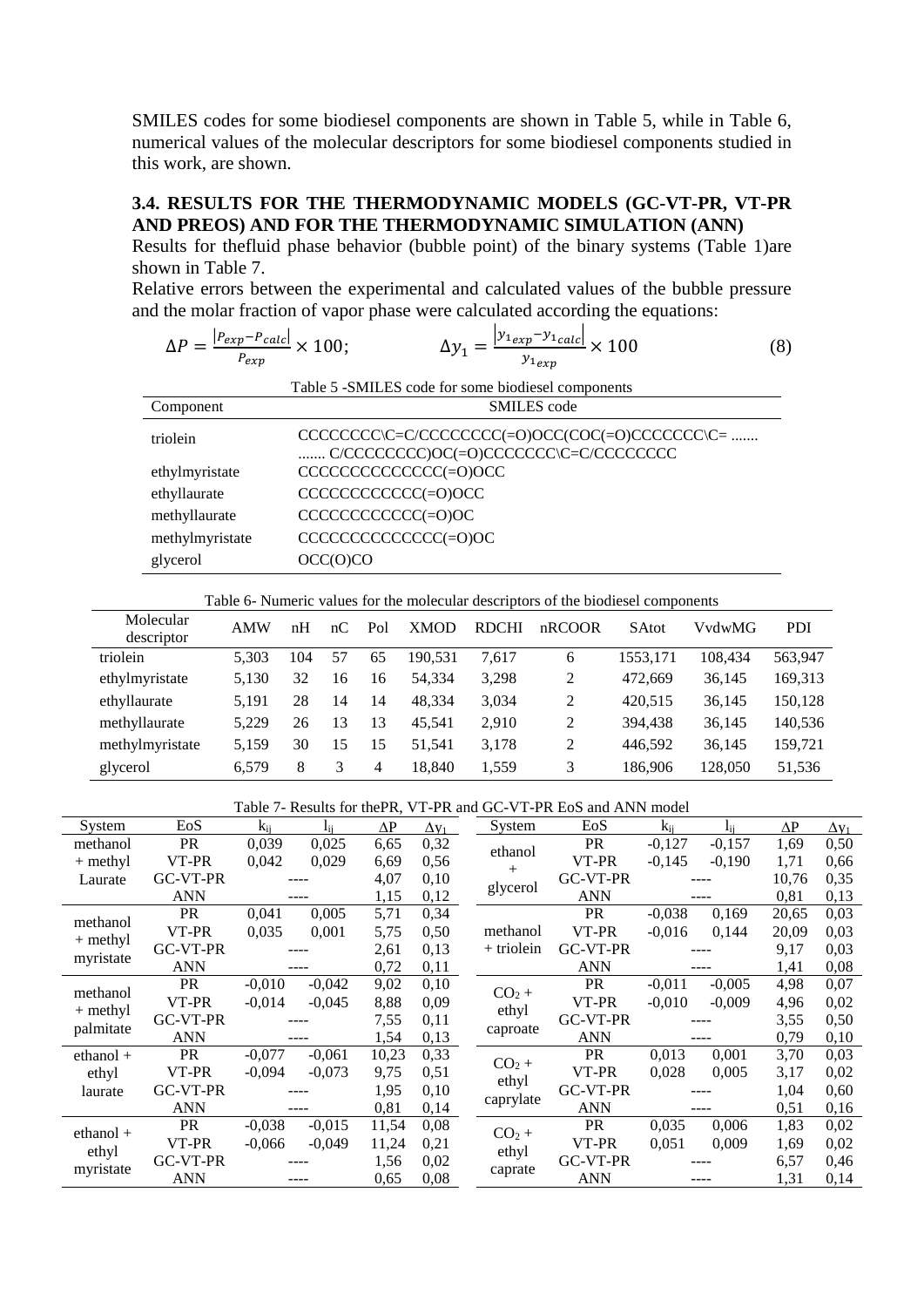|              | PR       | 0.001 | $-0.009$ | 1.30 | 0.36 |
|--------------|----------|-------|----------|------|------|
| methanol     | VT-PR    | 0.005 | $-0.005$ | 1.26 | 0.42 |
| $+$ glycerol | GC-VT-PR |       | ----     | 2.84 | 0.25 |
|              | ANN      |       | ----     | 0.88 | 0.12 |

Observing some numerical (Table 4) and graphical results (Figures 2 and 3), can be concluded that the PR and VT-PR equations provides generally results very close, although the VT-PR equation has more accuracy in substances in which the values of N and k<sup>3</sup> were well defined. In another hand, the GC-VT-PR equation is more accurate than the PR and VT-PR to predict the behavior of the binary systems. Even the GC with gamma-phi approach works better at low and medium pressures, this method still provides good results near of the critical point of the solvents even with complex substances.

Besides, the accuracy of VT-PR and GC-VT-PR equations may be improved with a good determination of the parameters  $N$  and  $k_3$  with vapor pressure, saturated liquid specific volume data and critical properties.

When comparing the results obtained by the GC-VT-PR EoS and those obtained with the optimal architecture (3-10-5-2) of the neural network model, we can notice a slight difference, and the results of the neural network are closer to the experimental data.



Figure 2 – Fluid phase behavior of the ethanol + ethyl laurate system at 493,15 K



Figure  $3$  – Fluid phase behavior of themethanol + methyl myristate system at 493,15 K

#### **4. CONCLUSIONS**

It is possible to conclude, based in the results present in this work, that the PR and VT-PR equations, although do good thermodynamic modeling in high values of pressure and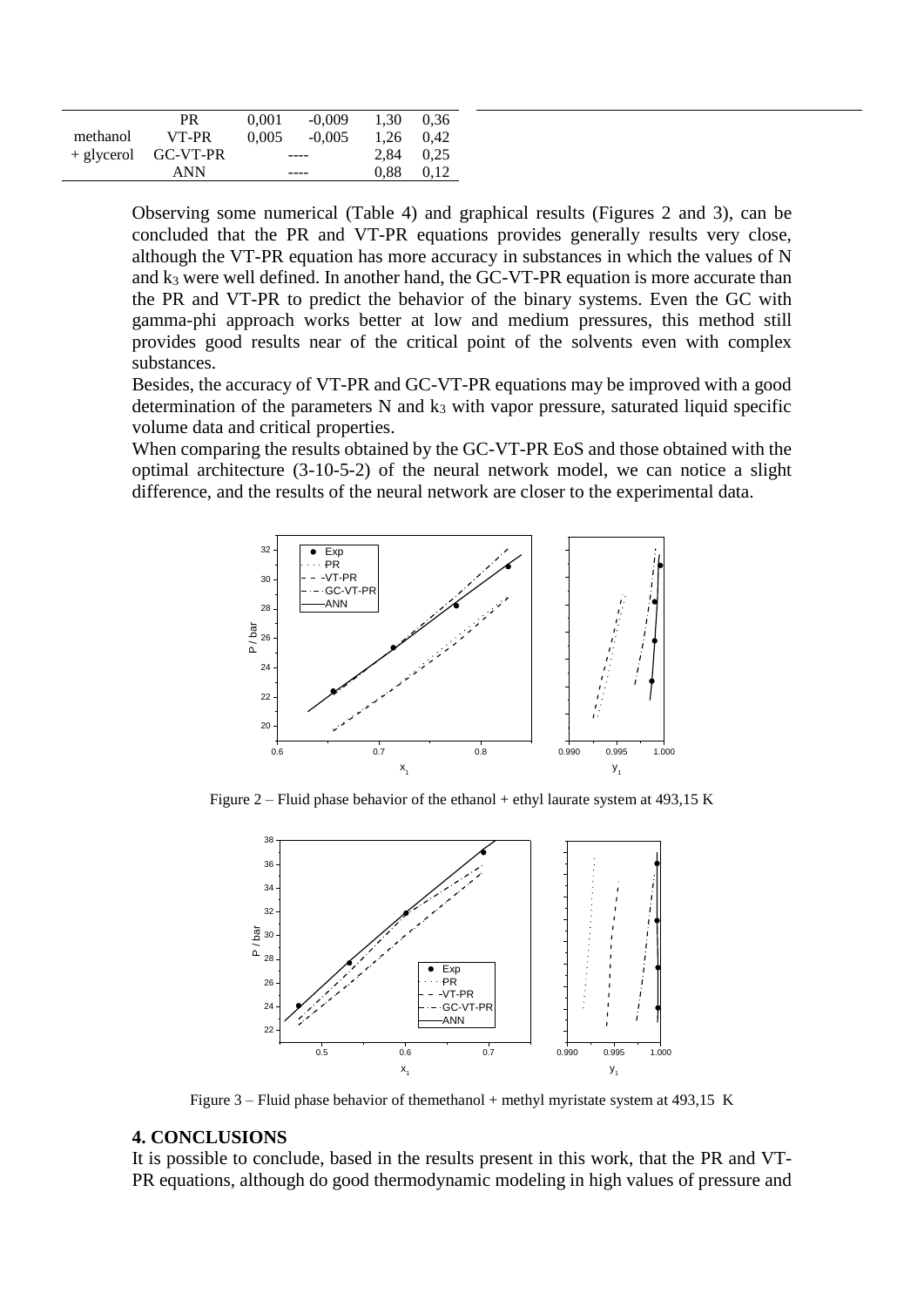temperature with simple substances, with VT-PR providing a better accuracy, the relative errors are still considerable. However, the group contribution method, even in systems with large molecules and high pressures, provides better results in the majority of cases. Thus, the thermodynamic modeling of biodiesel components can be done reliably with the group contribution method, providing good results in conditions near of solvent critical temperature.In all cases, the results obtained by the neural network model, with the optimal architecture (3-10-5-2), were more accurate than those obtained by the other cubic equations of state.

#### **ACKNOWLEGMENTS**

The financial supports of the Fundação de Amparo à Pesquisa do Estado de São Paulo, FAPESP (Brazil), through grants 2015/05155-8 and 2018/01511-2, are gratefully acknowledged.

### **REFERENCES**

[1] BRIGGS, *M.* [Widescale Biodiesel Production from Algae](http://www.unh.edu/p2/biodiesel/article_alge.html)*. UNH Biodiesel Group*, 2004. Available in: [http://www.resilience.org/stories/2004-10-03/widescale-biodiesel-production-algae.](http://www.resilience.org/stories/2004-10-03/widescale-biodiesel-production-algae) Accessed on 08-02- 2016.

[2] SCHMID, B; GMEHLING, J. Form van der Waals to VTPR: The systematic improvement of the van der Waals equation of state, *J. of Supercritical Fluids*, vol. 55, 2010, p. 438-447.

[3]VAN GERVEN, M., BOHTE, S. Artificial Neural Networks as Models of Neural Information Processing, *Front. Comput. Neurosci*., 2018. doi: 10.3389/978-2-88945-401-3.

[4] TODESCHINI, R.; CONSONNI, V. Molecular Descriptors for Chemoinformatics, v. 2, Wiley-VCH, Berlin, 2009.

[5] PENG, D. Y.; ROBINSON, D. B. A new two-constant equation of state, *Industrial and Engineering Chemical Fundamentals*, vol. 15, 1976, p. 59-64.

[6] TSAI, J.C.; CHEN, Y.P. Application of a volume-translated Peng-Robinson equation of state on vaporliquid equilibrium calculations, *Fluid Phase Equilibr.*, vol. 145, 1998, p. 193-215.

[7] SCHMID, B; GMEHLING, J. Revised Parameters and typical results of the VTPR group contribution equation state, *Fluid Phase Equilibr.*, vol, 317, 2012, p. 110-126.

[8] O'CONNELL, J. P.; HAILE, J. M. Thermodynamics: Fundamentals for Applications. Cambridge University Press, Cambridge, 2005.

[9] SHIMOYAMA, Y. et al. Measurement and correlation of vapor-liquid equilibria for methanol + methyl laurate and methanol + methyl myristate systems near critical temperature of methanol, *Fluid Phase Equilibr.*, vol. 257, 2007, p. 217-222.

[10] XU, J.; LIU, Q.; YAN, T.; WANG, Y.; FANG, T. Vapor-Liquid Equilibrium for Methanol + Methyl Palmitate near the Critical Temperature of Methanol, *J. Chem. Eng. Data*, vol. 61, 2016, p. 1229-1235.

[11] SHIMOYAMA Y.; ABETA, T; IWAI, Y. Prediction of vapor-liquid equilibria for supercritical alcohol + fatty acid ester systems by SRK equation of state with Wong-Sandler mixing rule based on COSMO theory, *J. of Supercritical Fluids*, 46 (2008), 4-9.

[12] SHIMOYAMA, Y. et al. Measurement and calculation of vapor-liquid equilibria for methanol + glycerol and ethanol + glycerol systems at 493-573K, *Fluid Phase Equilibr*., vol. 284, 2009, p. 64-69.

[13] GLISIC, S. et al. Vapor-liquid equilibria of triglycerides-methanol mixtures and their influence on the biodiesel synthesis under supercritical conditions of methanol, *J. Serb. Chem. Soc*., vol. 72, 2007, p. 13-27. [14] Hwu, W. H.; Cheng, J. S.; Cheng, K. W.; Chen, Y. P. Vapor-liquid equilibrium of carbon dioxide with ethyl caproate, ethyl caprylate and ethyl caprate at elevated pressures, *J. of Supercritical Fluids*, vol. 28, 2004, p. 1-9.

[15] DIPPR Information and Data Evaluation Manager. Version 1.2.0, 2000.

[16] NIST Standard Reference Database 69: NIST Chemistry WebBook, 2017.

[17] ARCE, P. F.; VIEIRA. N. F.; IGARASHI, E. M. S. Thermodynamic Modeling and Simulation of Biodiesel Systems at Supercritical Conditions, *Ind. Eng. Chem. Res.*, vol. 57, 2017, p. 751-767.

[18] WALLEK, T.; RAREY, J.; METZGER, J. O.; GMEHLING, J. Estimation of Pure-Component Properties of Biodiesel-Related Components: Fatty Acid Methyl Esters, Fatty Acids and Triglycerides, *Ind. Eng. Chem. Res.*, vol. 52, 2013, p. 16966-16978.